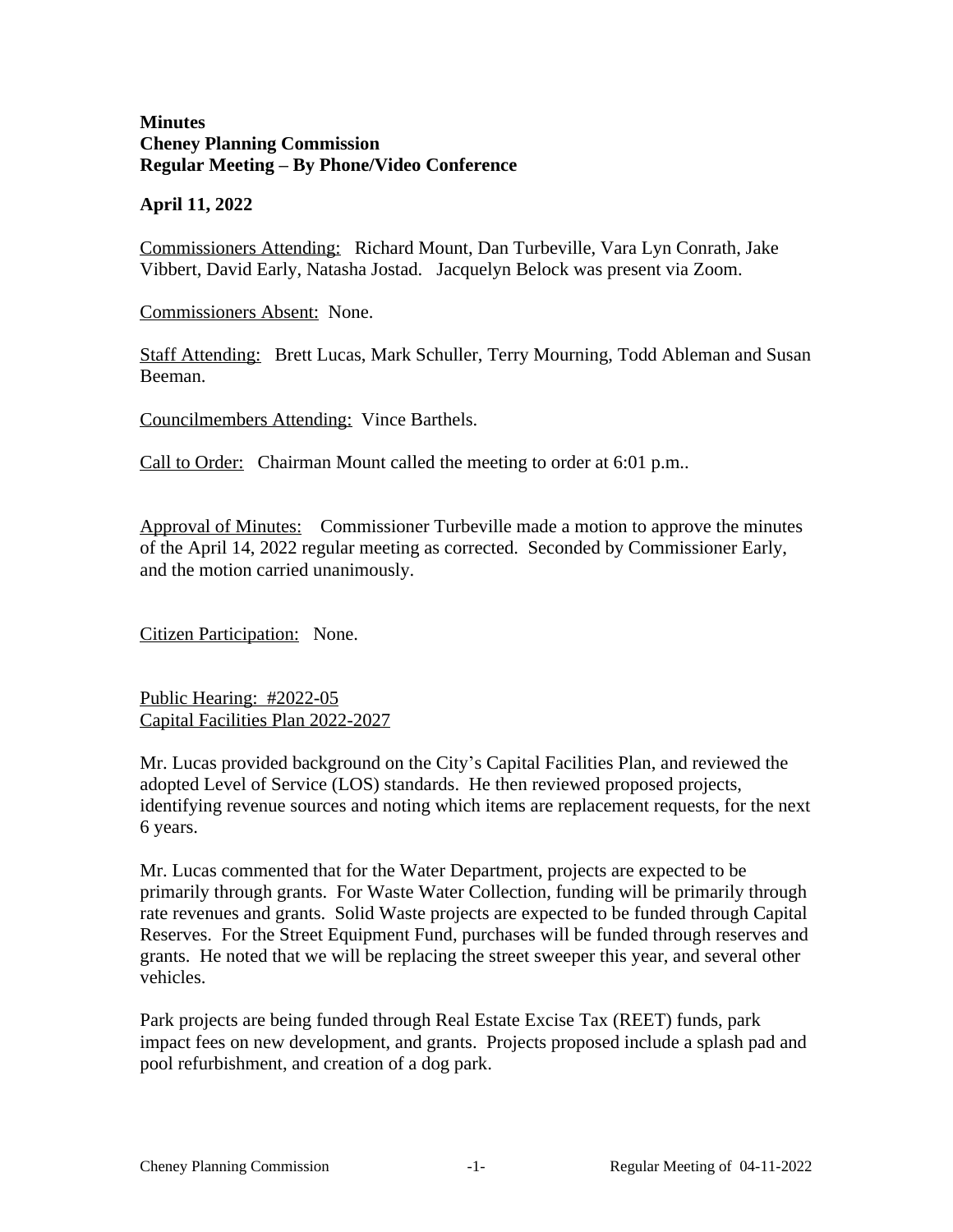Light buildings and facilities are funded through electric rate revenues. Projects in the General Government funds are paid through REET funds, and IT charges and fees to each department.

Chairman Mount asked for an update on internet services being installed by Avista Edge and Ptera. Mr. Schuller reported that Avista Edge is looking to go live from their pilot program in May, and Ptera has a widening area of service in the central part of town.

Mr. Lucas reviewed Public Safety projects which are funded through the General Fund.

Commissioner Vibbert asked about plans for the Sterling-Moorman House. Mr. Ableman said that we don't really have a firm plan for the building, but it is intended to be a contributor to the downtown, and potentially, a revenue generator.

Commissioner Conrath asked about options for possible expansion of the Police Department. Mr. Ableman said that we have looked at various options over the last 10 years, but it is probably time to look at updating the assessments.

Chairman Mount called for additional comments or questions. No further discussion was held.

Commissioner Early made a motion to recommend to City Council that the 2022-2027 Capital Facilities Plan be approved as presented. Seconded by Commissioner Turbeville, and the motion carried unanimously.

Public Hearing: #2022-06 Amending Title 21 to Add design Standards for Shipping Container Homes

Mr. Lucas introduced Terry Mourning, who currently works as a building inspector for the City, and explained that Mr. Mourning will be sharing responsibilities in the Planning Department in the coming months.

Mr. Mourning explained that when people start looking at various forms of affordable housing, alternative methods of construction are considered, including using shipping containers.

Mr. Mourning reviewed proposed design standards, and showed pictures of container homes which would meet those standards.

Discussion followed. Chairman Mount said that his concern would be how this would impact neighboring property values. He wants to make sure that we have regulations that withstand challenges, and also protect neighboring property values. Mr. Mourning said that good design is fluid, and very subjective. Our intent with this proposed change is to identify what this Commission feels is good architecture for Cheney.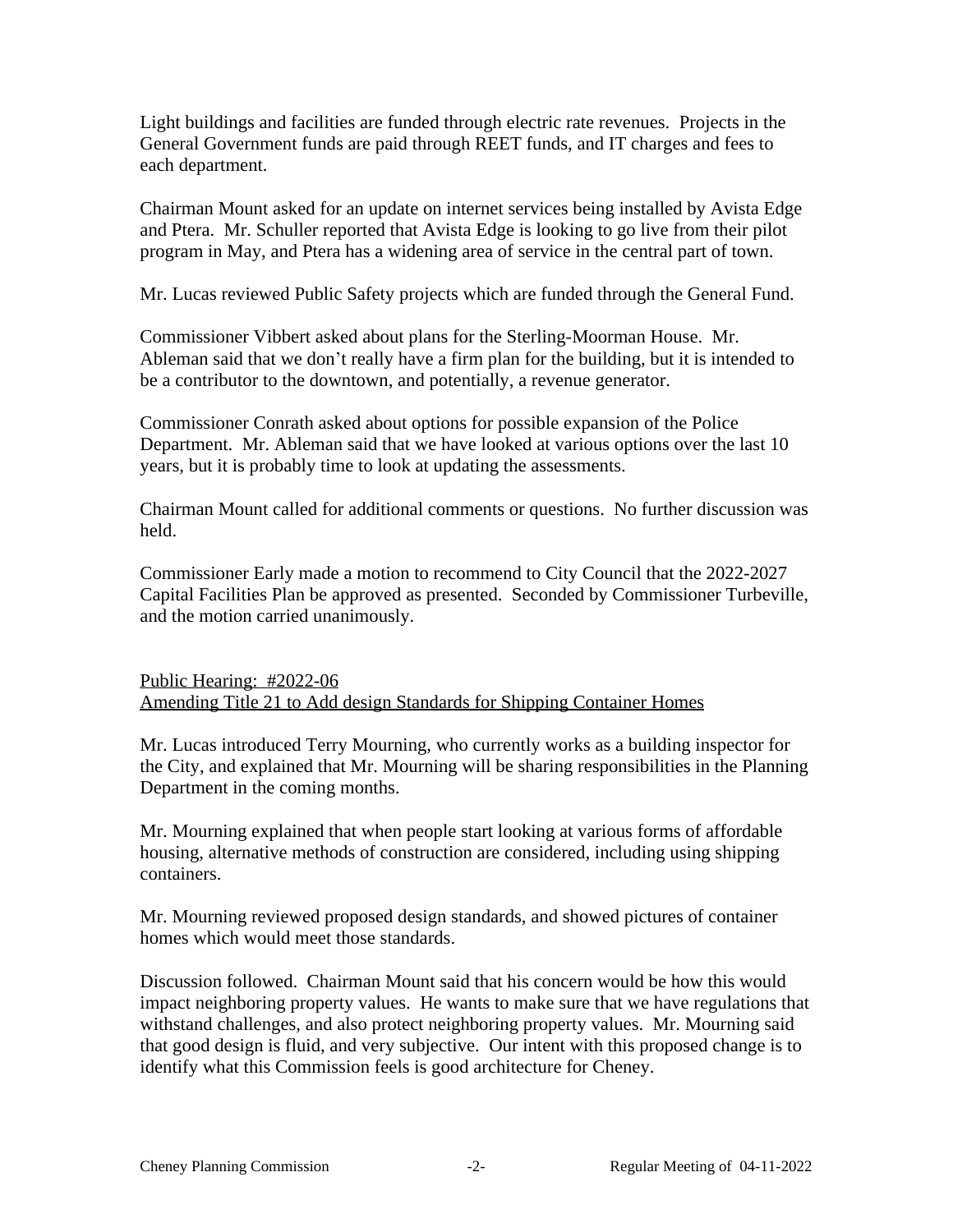Commissioner Vibbert asked what surrounding jurisdictions are doing about allowing storage containers. Mr. Lucas said that it varies; some cities don't address the question at all. He added that the proposal tonight is an attempt to identify some design standards without being too prescriptive.

Chairman Mount asked if a 50' container could be placed on a lot in a residential zone under our current code. Mr. Ableman said that is a question that we could refer to our legal counsel.

Commissioner Turbeville commented that the 800 sq.ft. minimum would require at least 5 containers. He said that this is not… These are used as residences, but mostly in Third World countries.

Mr. Ableman stated that if the Planning Commission wants to prohibit these from being used as residences, then staff could research some options and report back.

Commissioner Conrath asked if these containers are insulated. Mr. Mourning stated that they would be, as the building code would come into play in requiring that the structure meet minimum energy code standards.

Discussion continued. Chairman Mount announced that he would abstain from participating in further discussion because the legal opinion will be generated by his law firm. He asked Vice-Chairman Vibbert to preside over the remainder of the conversation on this topic.

Commissioner Vibbert commented that he likes the modern aesthetic, but he questioned the compatibility point, which was a major point of discussion last month.

Commissioner Early made a motion to table this discussion pending a more thorough review by the city attorney.

Seconded by Commissioner Turbeville. Commissioner Turbeville commented that he is an architectural historian, and he believes we would see these same issues if someone wanted to build a log cabin, or a teepee.

Commissioner Jostad commented that she was in favor of approving the design standards, but…

The motion carried with Commissioners Turbeville, Conrath, Vibbert, Early, Jostad and Belock voting yes, and Commissioner Mount abstaining. Vice chairman Vibbert announced that this issue would be tabled, with a direction to staff to bring back some clarification from the City's legal department.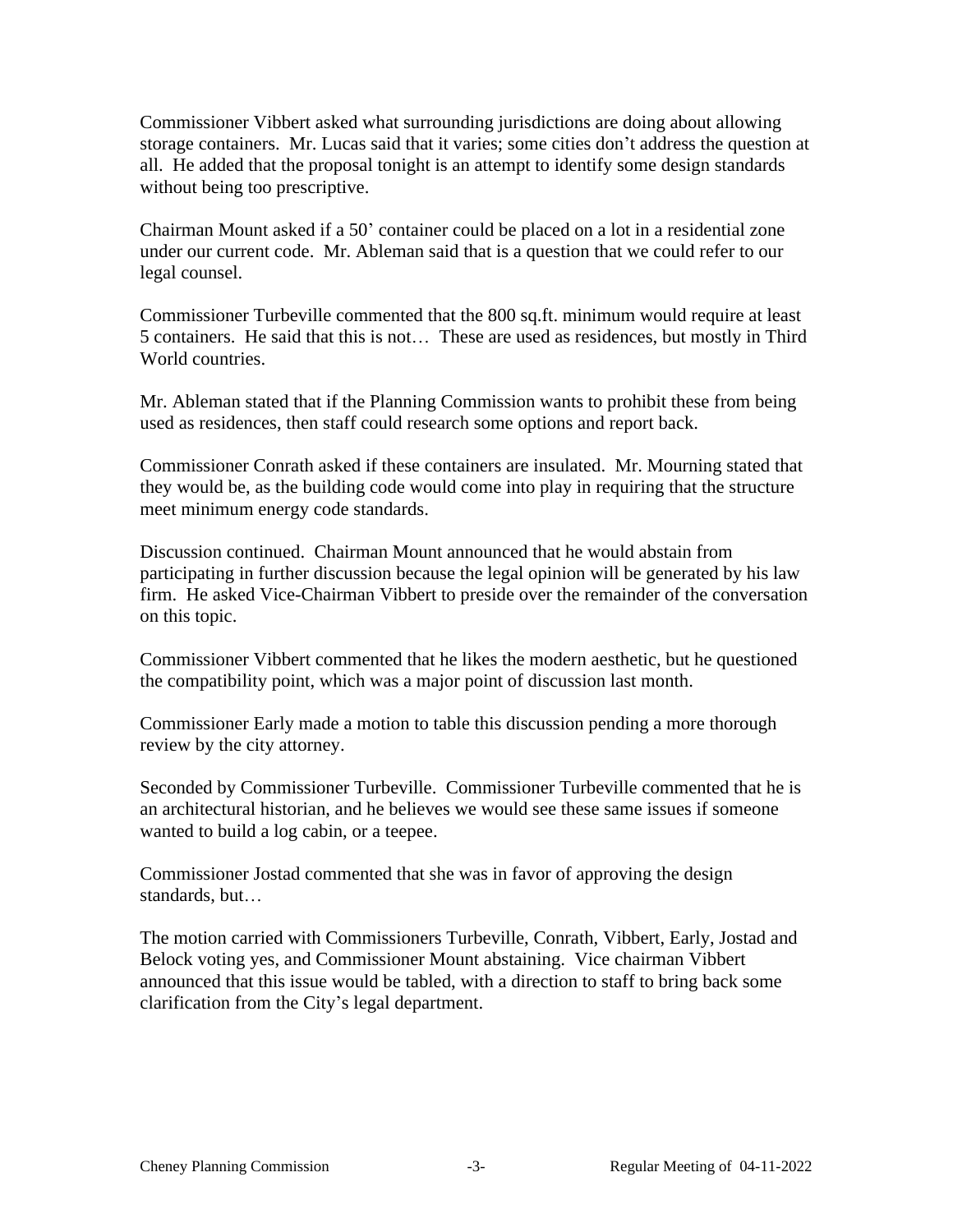## Public Meeting: #2022-07 City of Cheney Purple Pipe to Parks & Playfields (Water Re-Use Project)

Mr. Ableman explained that the objective for this project is to provide a new source and supply of up to 1.0 million gallons per day (MGD) of irrigation water during the summer months, and to reduce this demand on the City's existing potable water supply system. By doing this, we hope to eliminate watering restrictions associated with the existing seasonal water source deficit.

Mr. Ableman identified parks which are already associated with water reclamation. He explained that Sutton, Moos and Salnave Parks are already 'purple-piped' and are irrigated by Well #4, which has a turbidity problem which renders it unsuitable for use in the potable water system. He added that we could potentially put a filter system on Well #4 and put that production back into the potable water system.

Mr. Ableman reviewed project alternatives. He noted that the least expensive option is to do nothing, which would result in continued irrigation restrictions during the summer months.

Another alternative would be to drill a new groundwater supply well. This is less costly than other alternatives, but there is no guarantee of reliable long-term supply. He reviewed the history of some of the City wells, which have typically declined in production after a period of time.

Mr. Ableman reviewed some benefits of the proposed project:

Mr. Ableman explained that the reclaimed water supply with water quality requirements regulated under chapter 173-219 WAC, Reclaimed Water. He said that filtration and disinfection will remove pathogens from the water so it is safe to use for irrigation. He then reviewed the construction timeline, and construction cost estimates. A state grant has provided \$10.8 million for filters and ultraviolet disinfection, and we are waiting to hear about a federal grant for \$5.5 million. We also have a low interest loan available from the Department of Ecology for \$5.5 million, but we hope to not have to borrow the maximum amount available. He reviewed the estimated costs to rate payers, and said that we are still looking at how the water rates will fit in.

Mr. Ableman reviewed the list of permits required for this project.

Mr. Schuller said that the fact we have a shovel-ready project right now is going to make us really appealing as a grant recipient. We are in a great position, thanks to the work that Mr. Ableman and Esvelt Engineering have put in over the last few years.

Chairman Mount commented that he is not anxious to talk about extending water lines from Spokane; he would prefer to see Cheney manage our water needs on our own. He commended staff for moving this project forward.